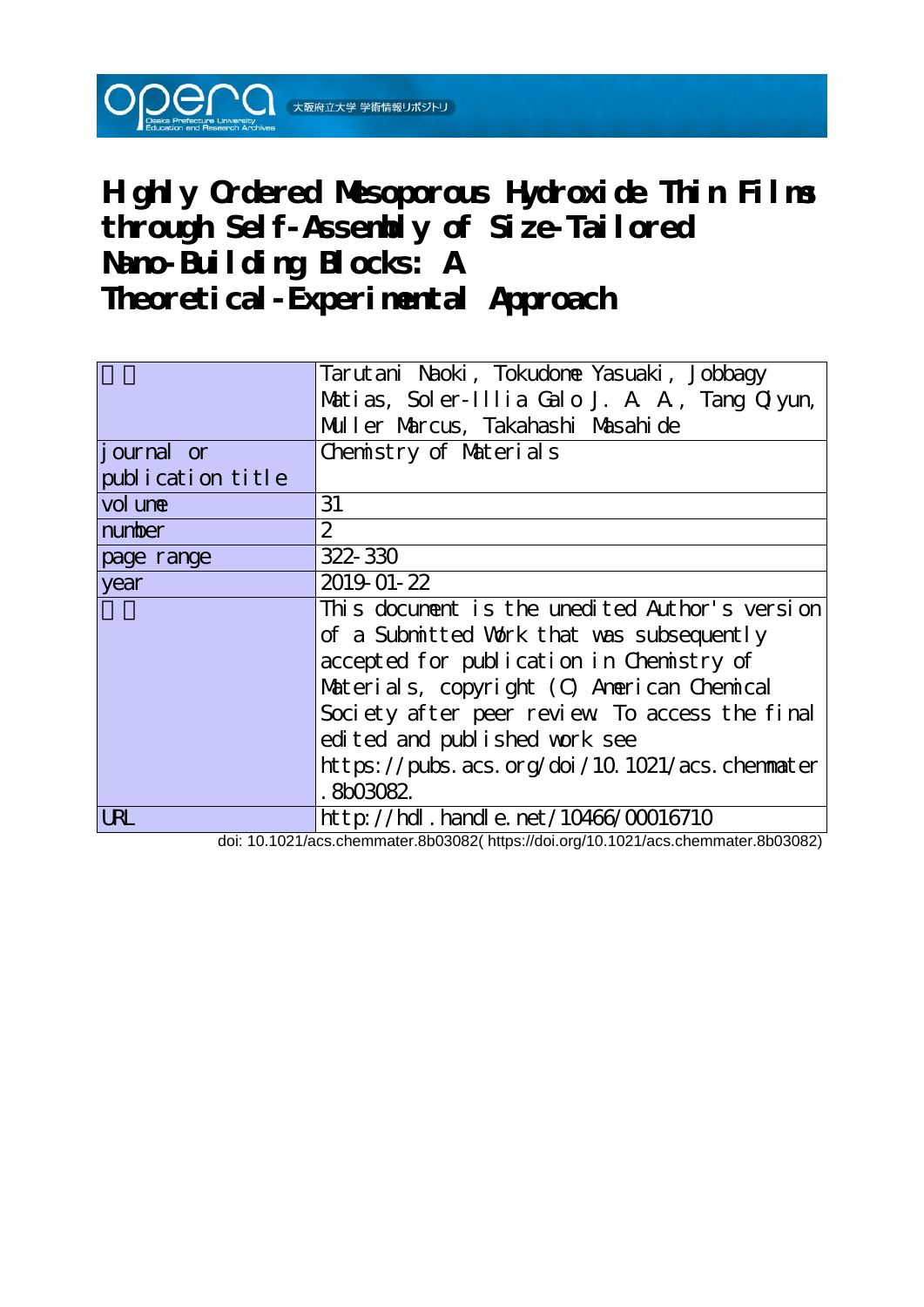# **Highly Ordered Mesoporous Hydroxide Thin Films through Self-Assembly of Size-Tailored Nano-Building Blocks: A Theoretical-Experimental Approach**

Naoki Tarutani†, Yasuaki Tokudome\*†, Matías Jobbágy<sup>§</sup>, Galo J. A. A. Soler-Illia\*#, Qiyun Tang\*‡, Marcus Müller‡ , Masahide Takahashi† .

†Department of Materials Science, Graduate School of Engineering, Osaka Prefecture University, Sakai, Osaka 599-8531, Japan

§ INQUIMAE-CONICET, Facultad Ciencias Exactas y Naturales, Universidad de Buenos Aires, Buenos Aires, C1428EHA, Argentina

# Instituto de Nanosistemas, Universidad Nacional de General San Martín-CONICET, Av. 25 de Mayo y Francia, San Martín, 1650, Argentina

‡ Institut für Theoretische Physik, Universität Göttingen, Friedrich-Hund-Platz 1, 37077 Göttingen, Germany

**ABSTRACT:** Mesoporous crystalline (hydr)oxides of low-valence metal ions (M(II) and M(III)) are highly demanded in the context of various applications. In this study, we demonstrate key factors to the successful formation of ordered mesoporous films through the Assembly of Nano-Building Block (ANBB) approach using a colloidal solution of crystalline  $M(OH)_2 (M = Mn, Fe, Co, Ni, and$ Cu). The colloidal system of  $\alpha$ -Ni(OH)<sub>2</sub> is presented in-depth as a typical example. Crystal growth and aggregation kinetics of the NBB were tuned by synthetic parameters. Nanometer-sized NBBs of tailored size between oligomer scale to over 20 nm were obtained. The films prepared from  $\alpha$ -Ni(OH)<sub>2</sub> NBBs with a diameter of  $\leq$  7.5 nm showed ordered mesostructures through evaporationinduced self-assembly in the presence of supramolecular templates. Coarse-grained simulation suggests that there is a threshold diameter of NBB toward the formation of well-ordered mesostructures. It was found that, as well as limiting the diameter of NBB, inhibition of an aggregation of NBBs by using coordinative additives or diluting the NBB colloidal solution were essential to control the assembly of NBBs and templates into the ordered mesostructures. The results obtained here open up the synthesis of ordered mesoporous materials with a crystalline wall of variety of chemical compositions containing low-valence metal elements.

#### **Introduction**

The bottom-up synthesis of mesoscale architectures from pre-formed nano-building blocks (NBBs) is a promising way to design materials with complex architectures with position-defined functions. In the last few years, superstructures constituted of nanocrystals,<sup>1</sup> anisotropic oriented structures,<sup>2</sup> porous systems,<sup>3</sup> gradient periodic structures<sup>4</sup> and cocontinuous structures<sup>5</sup> fabricated through the NBB approach have been reported. These architectures show advantageous characteristics in wide application fields such as catalysts,<sup>6</sup> optical materials,<sup>7</sup> and energy storage.<sup>8</sup> The chemical composition and the crystalline phase of these materials can be tuned by tailoring the respective NBBs. Moreover, specific interfaces and heterostructures can be formed by the use of NBBs with different chemical and structural features. Intrinsic properties of NBBs are then combined, and a synergic effect leads to novel functionalities.<sup>9,10</sup>

In the case of ordered mesoporous materials, a key limitation of the conventional methods that use molecular metal precursors is dealing with the complex dynamics of their chemical reactivity in solution, and their self-assembly with the templates. The variety of chemical behaviors is such that a general route to materials with precise tuning of the porosity, composition and wall crystallinity is still difficult to establish. This limitation is expected to be overcome by using pre-

programmed NBBs precursors, which can be tailored in order to attain crystalline walls composed of arbitrarily desired chemical compositions and crystallite size, as well as preprogrammed interactions with the template.

The desired architectural features of mesostructured and mesoporous materials are regulated by the NBB diameter,  $(D<sub>NBB</sub>)$  and the interactions between the organic and inorganic NBBs.<sup>11</sup> Assembly of NBBs (ANBB) approach has been employed for the fabrication of ordered mesoporous materials with enhanced liquid/ion diffusion, high specific surface area, and alignment of the pores. However, the preparation of singlenm-sized "crystalline" NBBs and their assembly into ordered mesostructures are so far limited to high-valence metal oxides such as  $ZrO_2$ , TiO<sub>2</sub>, and CeO<sub>2</sub>. <sup>12-14</sup> Technologically valuable crystalline (hydr)oxides of low-valence metal elements (M(II) and  $M(III)$  rapidly form coarse  $\mu$ m-sized crystals and aggregates, which prevents assembly into ordered mesostructures. These materials are highly desirable in electrochemical catalysts, sustainable energy devices, and environmental treatment.15-18

Recently, we reported the preparation of single-nmsized low-valence metal hydroxide nanocrystals with a variety of chemical compositions.<sup>19</sup> The nanocrystals were obtained as colloidal solutions, which were used as inorganic NBBs to form mesoporous structures via an evaporation-induced self-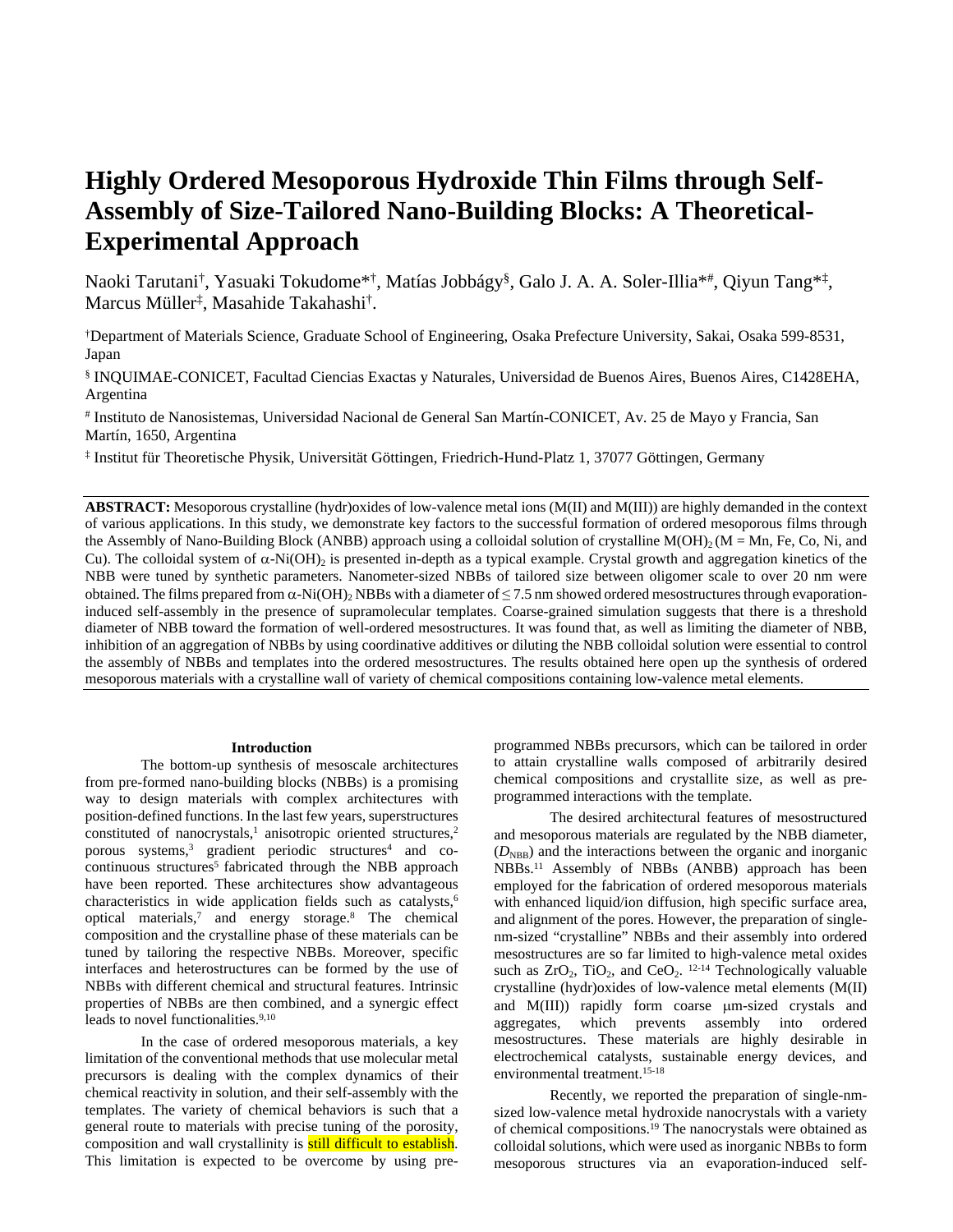assembly (EISA) process. While this breakthrough permitted to access several (hydr)oxide frameworks, the effect of diameter and stability of the metal hydroxide NBBs, which in turn depends on a chemical composition of NBBs, on the final mesoporous structures are only incompletely understood despite of their significance. Although the size of the inorganic cluster, and their interactions with templates have been demonstrated to be fundamental parameters for the successful formation of mesostructures in amorphous silica systems, $20,21$ there are no versatile and quantitative insights which are widely applicable to crystalline NBBs with various chemical compositions. As a result, the formation of ordered mesoporous structures is still limited to NBBs of particular compositions. Our motivation in the present work is to develop a versatile ANBB principal to access to the greatest variety of crystalline mesoporous materials based on a comprehensive experimental study combined with simulation tools that permit to gain a quantitative insight in the fundamental role of NBB size and interactions in mesostructure formation.

Herein, we demonstrate key factors towards the compositionally versatile formation of crystalline ordered mesoporous films from metal hydroxide NBBs through an integrated theoretical-experimental approach. The diameter and the aggregative tendency (surface nature) of NBBs were tuned by synthetic parameters of the epoxide-mediated alkalinization process, and their effects on the final mesoporous structures were systematically investigated. We successfully controlled the  $D_{\text{NBB}}$  from the oligomeric scale to over 20 nm by tuning the amount of additives and reaction time. Ordered mesoporous films were found to form through an EISA process for  $D_{\text{NBB}}$ smaller than a threshold value. Simulation studies showed a good agreement with experimental, indicating that there is a threshold of  $D_{\text{NBB}}$  toward the formation of well-ordered mesostructures. It was found that the aggregation tendency of NBBs is another important factor for the formation of welldefined mesostructures. The crystallization and aggregation of NBBs strongly depend on the chemical composition of the starting solutions. The present tunable synthesis route of NBBs with a variety of compositions gives us general insights about NBBs for the successful formation of ordered mesostructures (hydroxide of Mn, Fe, Co, Ni, and Cu). Moreover, the mesoporous metal hydroxide films produced through this route can be transformed into oxides, sulfide, and carbon/metal composites by an adequate design of the NBB precursor and post-treatment. The present synthesis is therefore promising to improve the functional properties of diverse mesoporous materials.

# **Experimental**

**Chemicals.**

Manganese(II) chloride tetrahydrate (MnCl<sub>2</sub>⋅ 4H<sub>2</sub>O, 99.0%), iron(II) chloride tetrahydrate (FeCl2⋅4H2O, 99.0-102.0%), cobalt chloride hexahydrate (CoCl<sub>2</sub>⋅6H<sub>2</sub>O, 99.0%), nickel chloride hexahydrate (NiCl<sub>2</sub>⋅6H<sub>2</sub>O, 98.0%), copper chloride dihydrate (CuCl<sub>2</sub>⋅2H<sub>2</sub>O, 99.0%) acetic acid (99.7%), acrylic acid (99%), glutaric acid (98.0%), citric acid (98.0%), ethanol (99.5%), (±) propylene oxide (> 99%), and Pluronic F127 (poly(ethylene oxide)-poly(propylene oxide)-F127 (poly(ethylene oxide)-poly(propylene oxide) poly(ethylene oxide), PEO-PPO-PEO) were used as received. Acrylic acid, propylene oxide and F127 were purchased from Sigma-Aldrich Co. All other reagents were purchased from Wako Pure Chemicals Industries, Ltd. Ultrapure water of 18.2 MΩ⋅cm resistivity was used in all experiments.

# **Synthesis of -Ni(OH)2 NBBs.**

NiCl<sub>2</sub>⋅6H<sub>2</sub>O (0.5 mmol) and a given amount of carboxylic acid (acrylic acid or acetic acid) (molar ratio of carboxylic acid to nickel chloride was 0−4.0) were dissolved in an ethanol (1.0 mL) at 25 °C. Propylene oxide (7.5 mmol) was added to the clear precursor solution and stirred for 30 s. Resultant homogenous solutions were left at room temperature (20−25 °C). Variety of in-situ measurements were taken during reaction progress. After an appropriate time, the samples were dried at 60 °C for 20 h. The sample IDs prepared through this process are denoted as *x*-*y*-*t*, where *x* is the type of acid (AA; acrylic acid and AcOH; acetic acid), *y* is the molar ratio of carboxylic acid to nickel chloride, and *t* is the time (min) since the addition of propylene oxide.

# **Synthesis of mesoporous**  $\alpha$ **-Ni(OH)**<sub>2</sub> cast-films.

NiCl<sub>2</sub>⋅6H<sub>2</sub>O (0.5 mmol), carboxylic acid (acrylic acid or acetic acid) (0−4.0 mmol) and template surfactant (F127)  $(2.5 \text{ µmol}, \text{[F127]}/\text{[Ni^{2+}}] = 0.005)$  were dissolved in ethanol  $(1.0 \text{ m})$ mL) at 20−25 °C. After the addition of propylene oxide (7.5 mmol), the solution was stirred for 30 s and left at 20−25 °C. The reacting solution was casted on glass (76 mm  $\times$  26 mm) or Si substrates  $($   $\sim$  20 mm square) after an appropriate time and allowed to evaporate under ambient conditions (temperature; 20−25 °C, humidity; 50−70 %) for 2 h. As-synthesized films were left in an oven at 60 °C for 2 h, followed by a treatment at 120 °C for 2 h. To remove polymer templates, films were heat treated at 250 °C for 2 h. The sample IDs are denoted as F-*x*-*yt*, where *x*, *y*, and *t* are same as described above.

# **Synthesis of mesoporous**  $M(OH)_2$  **(M = Mn(II), Fe(II), Co(II), Ni(II) and Cu(II)) cast-films.**

 $MCl_2$ ⋅*n*H<sub>2</sub>O (M = Mn(II), Fe(II), Co(II), Ni(II) and Cu(II),  $n = 2-6$ ) (0.5 mmol), carboxylic acid (acrylic acid (4.0) mmol), glutaric acid (1.0 mmol), or citric acid (0.67 mmol)) and F127 (2.5 µmol) were dissolved in an ethanol (1.0 mL) at  $20-25$ °C. After the addition of propylene oxide (7.5 mmol), the solution was stirred for 30 s and left at 20−25 °C. The reacting solution was casted on glass substrate after an appropriate time, and then allowed to evaporate under an ambient condition (temperature; 20−25 °C, humidity; 50−70 %) for 2 h. The sample IDs are denoted as *M*-*x*-*y*-*t*, where *M* is metal ion (Mn, Fe, Co, Ni and Cu), *x* is kind of carboxylic acid (AA: acrylic acid, Glu: glutaric acid, and Cit: citric acid), *y* and *t* are same as described above, respectively.

## **Simulation studies.**

A coarse-grained model of  $\alpha$ -Ni(OH)<sub>2</sub> NBBs and amphiphilic surfactant, F127, was employed to study the formation of mesostructures. The  $\alpha$ -Ni(OH)<sub>2</sub> NBBs were represented by spherical nanoparticles with variable diameters, and the surfactant F127 was described by a soft bead-spring model of a BAB triblock copolymer (PEO-PPO-PEO). The effect of solvents such as water and acid are taken into account in the interactions between NBBs and surfactants.<sup>22</sup> The Hamaker potential was chosen for NBB-NBB interaction, in which the magnitude of the potential depends on the  $D_{\text{NBB}}$ . Details of the model are summarized in the SI.

The dispersity index (DI) was calculated to evaluate the homogeneity of mesostructures. The DI is defined as  $DI =$  $S_w/S_n$ , where  $S_w = \sum_i n_i \sigma_i^2 / \sum_i n_i \sigma_i$  is the weight average pore area and  $S_n = \sum_i n_i \sigma_i / \sum_i n_i$  is the number average pore area. Here  $n_i$  is the number of mesopores with area,  $\sigma_i$ , obtained from 10 independent simulations; in each simulation 100 configurations are selected for the DI calculation.

#### **Characterization.**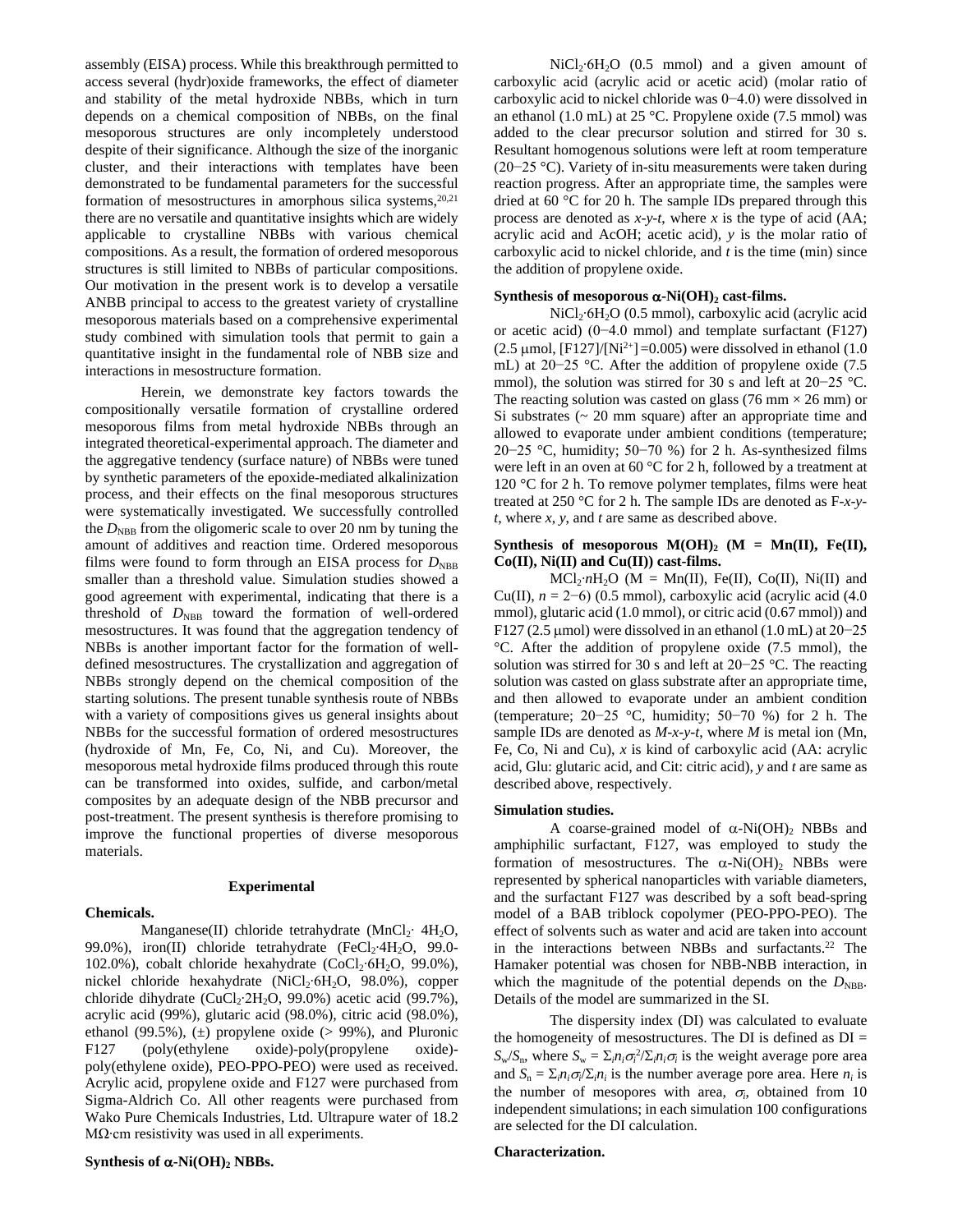A transmission electron microscope (TEM; JEM-2000FX, JEOL, Japan) and scanning TEM (STEM; JEM-2100F, JEOL, Japan) were employed at an operating voltage of 200 kV to observe primary particles and mesostructures of the samples. Powder X-ray diffraction (PXRD) (Multiflex, Rigaku, Japan) using Cu K $\alpha$  radiation ( $\lambda = 0.1544$  nm) was used to characterize crystal phases of dried powdery samples. Fourier transform infrared (FT-IR) spectroscopy (ALPHA FT-IR spectrometer, Bruker Optik GmbH, Germany) and ultraviolet-visible-near infrared (UV-Vis-NIR) spectroscopy (V-670 spectrophotometer, JASCO Corp.) were used to analyze chemical bonding and coordination state of Ni(II). Conductivity and pH of solutions were collected using a water quality meter (D74, Horiba, Japan) with respective glass electrodes (3552- 10D and 9618-10D). Thermogravimetric-differential thermal analysis (TG-DTA; Thermo plus Evo, Rigaku, Japan) was carried out at a ramp rate of 10 °C/min while continuously supplying atmospheric air at a rate of 0.3 L/min. The mesoporous characteristics of samples heat-treated at 250 °C were analyzed by  $N_2$  sorption measurements (Belsorp-mini II, Bel Japan Inc., Japan). Small angle X-ray scattering (SAXS) measurement was performed to characterize the  $D_{NBB}$  and mesostructures with the beamline of the Brazilian Synchrotron Light Laboratory (LNLS, Brazil D11A-SAXS1-18927 and 20160366). A polyimide film was used to pack and measure the powder samples. The  $D_{\text{NBB}}$  is defined as the diameter of aggregates when primary particles form aggregation. Details of characterization are described in the SI.

#### **Results and discussion**

#### **Synthesis of**  $\alpha$ **-Ni(OH)**<sub>2</sub> **NBBs of controlled diameter.**

Uniform colloidal dispersions of nickel hydroxides with particle diameters ranging from 2 to 20 nm were obtained after aging the metal chloride in the presence of propylene oxide and an organic acid at room temperature. Hydrolysis of propylene oxide increases the solution pH homogeneously,<sup>23</sup> inducing a high degree of supersaturation to form nm-sized hydroxide crystals,<sup>24</sup> while the organic acid controls the growth kinetics of the metal hydroxide. Figure 1a shows a typical colloid sample obtained from the reaction mixture containing NiCl<sub>2</sub>⋅6H<sub>2</sub>O and acrylic acid (AA-2.0-60). The powder obtained by drying the colloidal dispersion can be identified as nanometer sized  $\alpha$ -Ni(OH)<sub>2</sub> which grow preferentially along the *c* axis (Figure 1b). The absence of a 110 peak in the nanocolloid samples indicates both the formation of small crystals along the 110 direction (consistent with the isotropic particles observed by TEM, see below), as well as the introduction of defects, including the formation of a turbostratic ordering, which is a well-known feature of  $\alpha$ -Ni(OH)<sub>2</sub> 110 planes.25,26 Acrylic acid was mandatory to yield a stable colloidal solution. Indeed, opaque gelatinous products due to high aggregation of the inorganic building blocks were obtained from a reaction mixture without acrylic acid (Figure S1). This result suggests that the addition of acrylic acid is a key factor to control the crystal growth and to inhibit the aggregation of nanocrystals.

One desirable feature of this synthetic pathway is the possibility of an accurate kinetic and thermodynamic control of  $D_{NBB}$  through external synthetic variables such as initial concentrations, amount of propylene oxide, type of acid employed, or reaction time.

This approach is illustrated by analyzing in-depth a reactive system that uses acrylic acid as a growth controller.

Figure 2a shows the evolution of  $D_{\text{NBB}}$  as a function of the reaction time for an exemplary system, AA-2.0-*t* systems, which evolves for  $t = 1-60$  min.  $D_{NBB}$  were estimated from the in-situ SAXS patterns collected for the reacting medium (see experimental in SI and Figure S2 for the details). A linear increase of the  $D_{\text{NBB}}$  is observed, from the oligomer scale to  $\sim$ 1.5 nm in the first 15 minutes. The growth levels off in a second step, and the final diameter is almost reached in the first 30 min, which is in a good agreement with the time scale of the consumption of ionic species. The relative amount of Ni(II) ion decreases to 6.1% of the initial concentration within 3o min reaction. The crystal growth of layered nickel hydroxide was reported to take place through rapid edge-on condensation of partially hydrolyzed Ni species, followed by a relatively slow stacking of the sheets.<sup>24</sup> In the present case, the extended growth of the constituent sheets was successfully retarded by the addition of acrylic acid. FT-IR, UV-Vis-NIR, and PXRD measurements revealed that most changes due to nanocrystal growth take place in the first 30 minutes of reaction (Figure S3). Racah B parameter and crystal field energy of AA-2.0-*t* were estimated from UV-Vis-NIR spectra and reached constant values comparable with reported  $\alpha$ -Ni(OH)<sub>2</sub> (Figure S3b and S3d),<sup>27,28</sup> which means brucite-like hydroxide sheets were successfully formed. FT-IR signals belonging to the asymmetric  $v(COO)_{as}$  and symmetric  $v(COO)_{s}$  acrylate vibrations were observed in the 1582−1552 cm−1, and 1428 cm−1 regions, respectively (Figure S3a). The frequency differences  $\Delta = v(COO)_{as} - v(COO)_{s}$ , were in the range of 124−154 cm−1, which is relatively larger or comparable to that of free acrylate ( $\Delta = 110-140$  cm<sup>-1</sup>).<sup>29</sup> These results suggest acrylate ion is unidentately coordinated to Ni(II) and intercalated/adsorbed on  $\alpha$ -Ni(OH)<sub>2</sub> sheets.<sup>28</sup> It can be concluded that acrylic acid is present in the NBB through unidentate coordination to a small number of Ni(II) centers, and intercalation.



Figure 1. (a) Transparent solution of AA-2.0-60 showing Tyndall effect. (b) PXRD pattern of powder collected by drying AA-2.0- 60 solution. The referential pattern was acrylate intercalated  $\alpha$ -Ni(OH)2 prepared by a standard precipitation method (see experimental section in SI).

Individual nanocrystals remain well dispersed in the initial solutions when  $AA/Ni > 2.0$ . The STEM image of synthesized NBB (Figure 2b) shows that the  $D_{\text{NBB}}$  was 1.7 nm without aggregation, which supports the result of SAXS measurement. The shoulder of SAXS curves gradually shifted to lower scattering vector with increasing the intensity (Figure S4). The diameter of NBB obtained under these synthetic conditions is relatively small compared to previously reported oxide systems  $({\sim 5 \text{ nm}})^{12-14}$  which should allow the flexible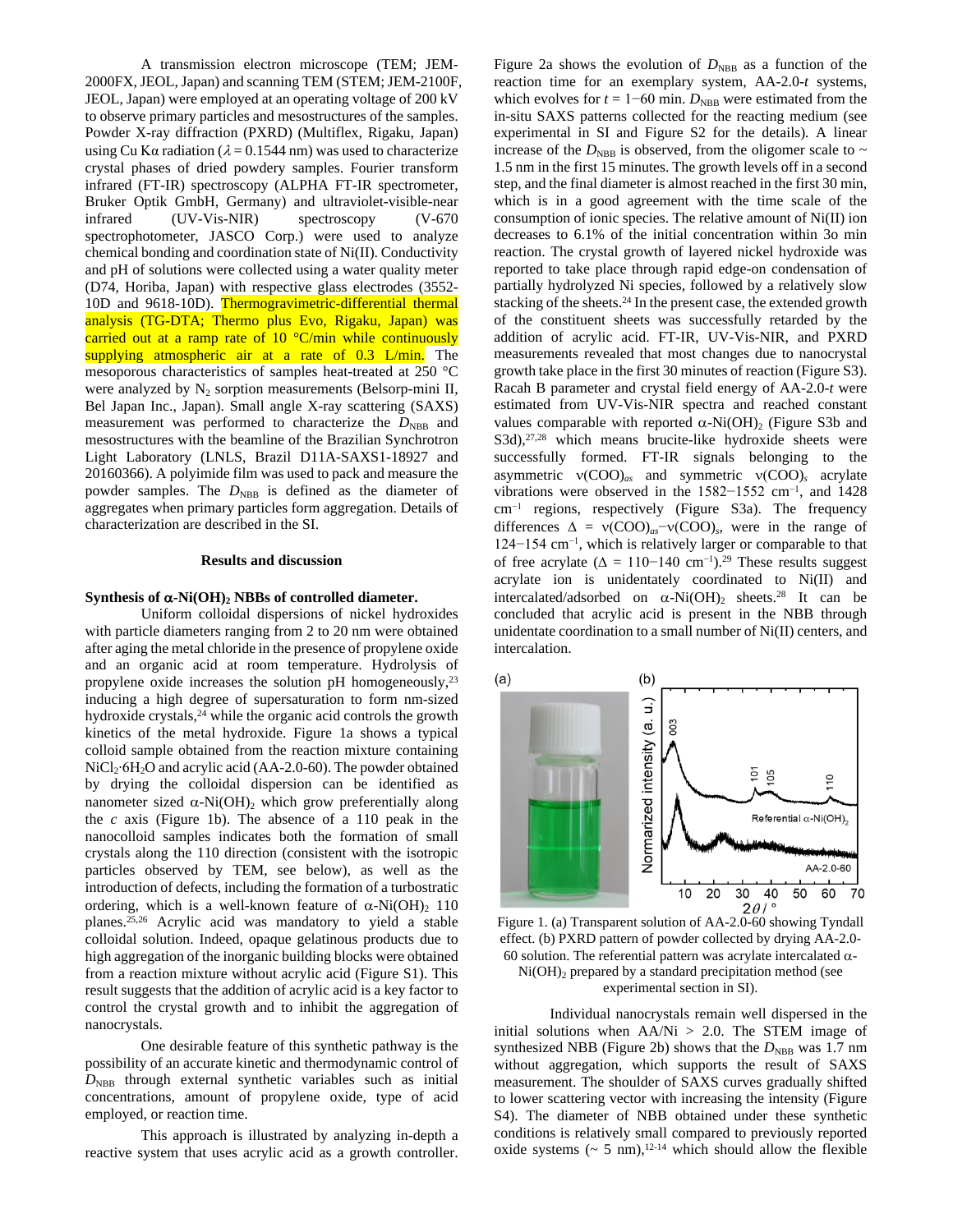tuning of the mesostructure through controlled interactions among organic and inorganic NBBs.



Figure 2 Time evolution of  $D_{NBB}$  (open circle) and consumption of ionic Ni species (solid line) (calculated from conductivity of solution, see supporting information, SI) in the reacting solution of AA-2.0-*t* (*t* = 1−60 min). (b) STEM image of AA-2.0-60 dried on a TEM copper grid.

TEM observations indicated that samples obtained from solutions with lower amount of acrylic acid  $(AA/Ni < 2.0)$ were composed of aggregated fine nanoparticles (experimental section supporting information, Figure S4). Therefore, a hierarchically structured model was employed for fitting the SAXS curves of reactive systems containing lower amount of organic acids, i.e., AA-*y*-*t* ( $y = 0$ –1.0,  $t = 1$ –60 min), in order to take into account the aggregation of the NBBs. Time-evolution of primary and secondary particle diameters are presented in Figure 3a. All solutions contained secondary particles after an appropriate reaction time. The nanoparticle growth rates were estimated by linear fitting of the obtained plot. The primary particles grew at a rate of 0.37 nm/min (AA-0-*t*), 0.25 nm/min (AA-0.1-*t*), 0.33 nm/min (AA-0.5-*t*) within the first 10 min, and the diameter of the primary particles,  $D_p$ , reached a value of  $\sim$ 2.0 nm irrespective of the amount of acrylic acid. On the other hand, the growth rates of the secondary particles,  $D_s$ , were retarded by increasing amounts of acrylic acid (AA-0-*t*; 7.5 nm/min, AA-0.1-*t*; 2.9 nm/min, AA-0.5-*t*; 0.61 nm/min). Figure  $3b$  shows  $D_{\text{NBB}}$  prepared with various amounts of acrylic acid after 30 min reaction ( $D_{\rm p}$  or  $D_{\rm s}$  were used as  $D_{\rm NBB}$  for the system without or with aggregation, respectively). It is clearly observed that  $D_{NBB}$  decreased from  $> 20$  nm (aggregated particles) to  $\sim 2$ nm (isolated particles) with increasing amounts of acrylic acid. The acrylic acid/acrylate incorporated in the solid phase increases along with the nominal molar AA:Ni ratio, and saturates at a value of 1.5 AA species for Ni ion at a nominal AA:Ni value of 2 (Figure S5). These results indicate that acrylic acid not only retards the crystallization but also suppresses the aggregative tendency of NBBs, through coordination, intercalation, and surface modification.

In summary,  $D_{\text{NBB}}$  were successfully controlled from oligomer scale to  $> 20$  nm by tuning the reaction time and the amount of acrylic acid. This procedure permits to tailor the size and interactions between the inorganic NBBs, in order to create hybrid meso-architectures. It is important to stress that after reaction completion (i.e., removal of Ni(II) from solution), no significant changes are observed in  $D_{\text{NBB}}$  for several days, so it can be reasonably concluded that after a first kinetic evolution, the control of  $D_{\text{NBB}}$  is attainable in a practically thermodynamic fashion.

## The effect of  $D_{\text{NBB}}$  on the formation of mesoporous **structures**

The  $\alpha$ -Ni(OH)<sub>2</sub> NBBs could be produced with tuned diameters, and were used to elucidate dominant factors towards the successful formation of mesoporous crystalline films. A nonionic block-copolymer, F127, was used as the supramolecular pore template. The addition of F127 to the initial solutions had little effect on the growth and aggregation of NBBs (Figure S6). Thanks to that, the controlled drying of cast sols containing the template allowed for the co-selfassembly of NBBs and F127 templates.

Solutions containing NBBs of varying  $D_{\text{NBB}}$  from 0.74 to 26 nm were employed to fabricate mesostructured films through the EISA process, in a systematic experiment (Figure 4a). The cast-film prepared by using NBBs of  $D_{NBB} \le 7.5$  nm showed SAXS peaks assigned to an organized mesostructure. According to SAXS pattern indexing (Figure 4a) and TEM micrographs (Figure 4b) in which 110 pore planes are evident, it was possible to identify these organized samples as an Im(- 3)m cubic-like pore pattern formed by inorganic NBB located around initially spherical micelles. This information is consistent with the mesophases previously reported; the used metal:template ratio ( $[F127]/[Ni^{2+}] = 0.005$ ) is similar to those usually employed in the literature for obtaining a body-centered cubic mesostructure in silica and titania.30,31 The obtained ordered 3D cubic mesostructure was maintained even after removal of F127 template by heat treatment at 250 °C. The corresponding  $N_2$  adsorption-desorption isotherms (Figure S7) obtained on films heat treated at 120 °C for 2 h and 250 °C for 2 h can be classified into a type IV shape with a hysteresis loop classified as an intermediate between H1 and H2 (i.e., smooth adsorption and almost parallel adsorption and desorption branches) which is typical of pores with constrictions.<sup>32</sup> Pore diameter, wall thickness, specific surface area, and pore volume for a typical sample (AA-2.0-F-5) are **7.6 nm, 6.5 nm**, 79.2 m<sup>2</sup>/g, and 0.140 cm<sup>3</sup> /g, respectively.

The samples prepared with NBB of 4.7 nm  $\leq$  *D*<sub>NBB</sub>  $\leq$ 7.5 nm showed a broad peak at  $q \sim 0.5$  nm<sup>-1</sup>. The broadening of the peak for these samples reveals that the mesostructure becomes less-ordered when larger inorganic NBB are used as precursors.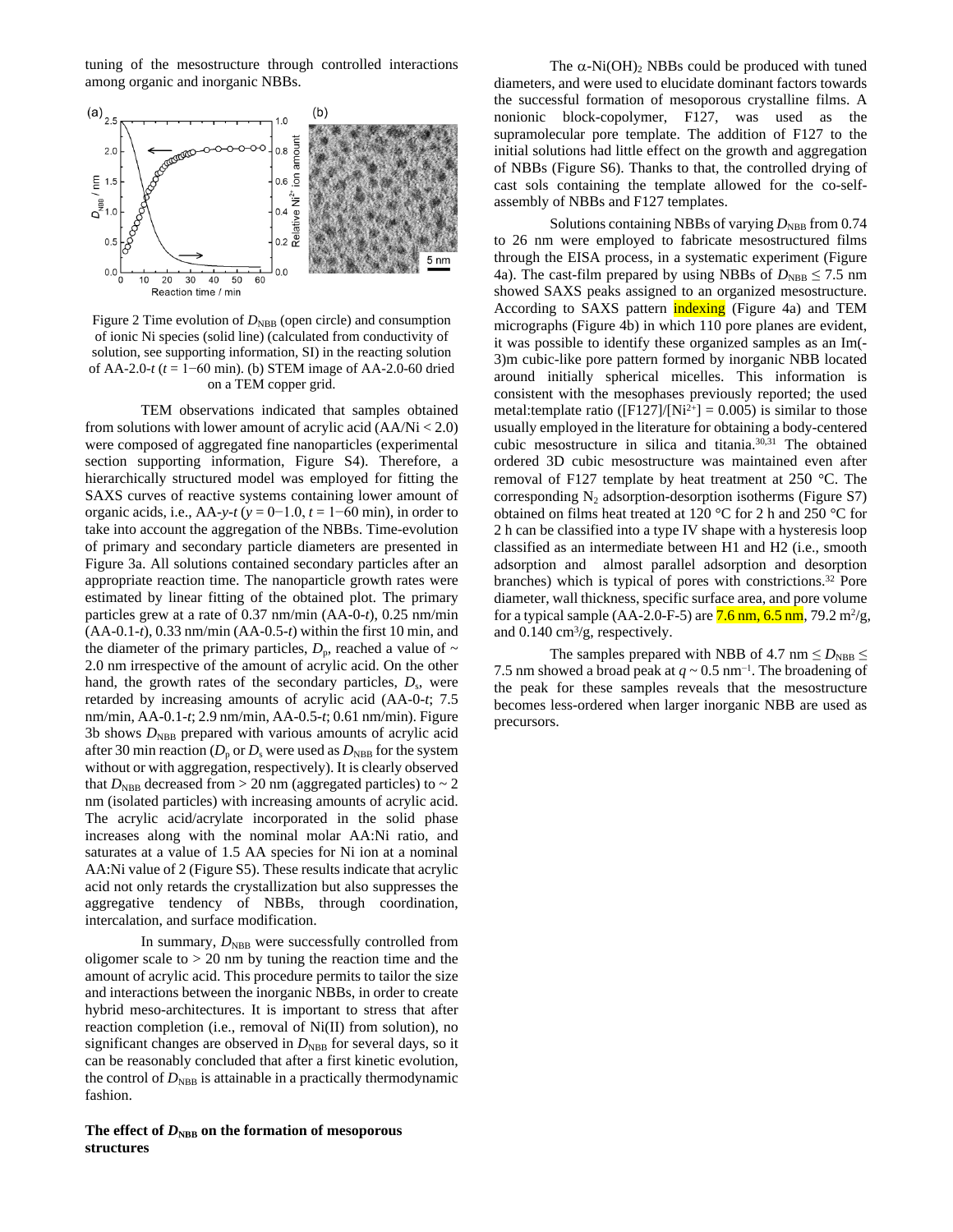

Figure 3. (a) Time-dependent growth of the diameters of primary particles, *D*p (open symbols), and secondary particles, *D*<sup>s</sup> (close symbols), prepared from AA-0-*t* (black), AA-0.1-*t* (red), and AA-0.5-*t* (blue) (*t* = 1−60). (b) Molar ratio ([AA]/[Ni]) dependence of  $D_{\text{NBB}}$  (*D*<sub>s</sub> when AA/Ni  $\leq 1.0$  and  $D_{\text{p}}$  when AA/Ni  $\geq 2.0$ ) of AA-y-30 ( $y = 0-4.0$ ).



Figure 4. (a) SAXS patterns of cast-films after drying at 120 °C for 2h. The casted-films composed of  $D_{\text{NBB}} = 0.74$  nm, 2.1 nm, 4.7 nm, 7.5 nm, and 26 nm were prepared from F-AA-2.0-5, F-AA-2.0-60, F-AA-0.5-15, F-AA-1.0-45, and F-AA-0.1-15, respectively. \*: background peaks from  $\alpha$ -Ni(OH)<sub>2</sub> and polyimide. (b) TEM image of films prepared from AA-2.0-F-5 after heat treatment at 120 °C for 2 h and 250 °C for 2 h.

The samples prepared with NBB of 4.7 nm  $\leq$  *D*<sub>NBB</sub>  $\leq$ 7.5 nm showed a broad peak at  $q \sim 0.5$  nm<sup>-1</sup>. The broadening of the peak for these samples reveals that the mesostructure becomes less-ordered when larger inorganic NBB are used as precursors.

In order to understand the role of the NBB size on the formation of organized mesostructures, we performed a simulation study that takes into account the size and interactions of the inorganic NBB and the templates. The model considers *n* amphiphilic surfactants and  $n<sub>P</sub>$  nanoparticles in the canonical ensemble. The inorganic NBBs are modelled as spherical NPs, which interact which each other via a Hamaker potential.<sup>2833</sup> The PEO-based surfactant, F127, is represented by a beadspring model with soft, non-bonded interactions,  $29,34$  and the molecule is discretized into  $N = 40$  coarse-grained beads with a structure of  $B_{14}A_{12}B_{14}$ . The end-to-end distance of F127 can be calculated as  $R_{e0} \approx \sqrt{6}R_g = 8.475$  nm, where  $R_g = 3.46$  nm is the radius of gyration for F127, measured from  $SARS$  experiments. This top-down model incorporates bonded interactions that describe the linear chain architecture and non-bonded interactions that give rise to microphase separation in the surfactant solution.<sup>22</sup> Details of the calculation and potentials used are provided in the supporting information (SI).

Figures 5a and 5b show snapshots from the simulation system with the extreme values of  $D_{NBB} = 2.54$  and 5.94 nm, respectively, after the system has reached a stationary state. While in the first case a very well-ordered mesostructure is observed, the system with larger NBB size shows significantly less-ordered mesostructures (see Figure S8, S9 and further discussion in SI). To evaluate the homogeneity of the mesostructure, the dispersity index (DI) was calculated for each simulation system (Figure 5c). DI is a criterion of a homogeneity of mesostructure in this study, a smaller DI signals implies a more homogenous mesostructure.



Figure 5. Typical snapshots of mesostructures formed with NBBs and F127 with  $D_{\text{NBB}} = (a)$  2.54 nm and (b) 5.94 nm. The system size of (a) is  $61.02 \times 61.02 \times 7.63$  nm<sup>3</sup> and of (b) is  $68.65 \times 68.65$  $\times$  7.63 nm<sup>3</sup>. The red spheres, green rings and blue regions are the NBB core, the interface and the F127 filled parts, respectively. (c) The change of the DI calculated from snapshots along with the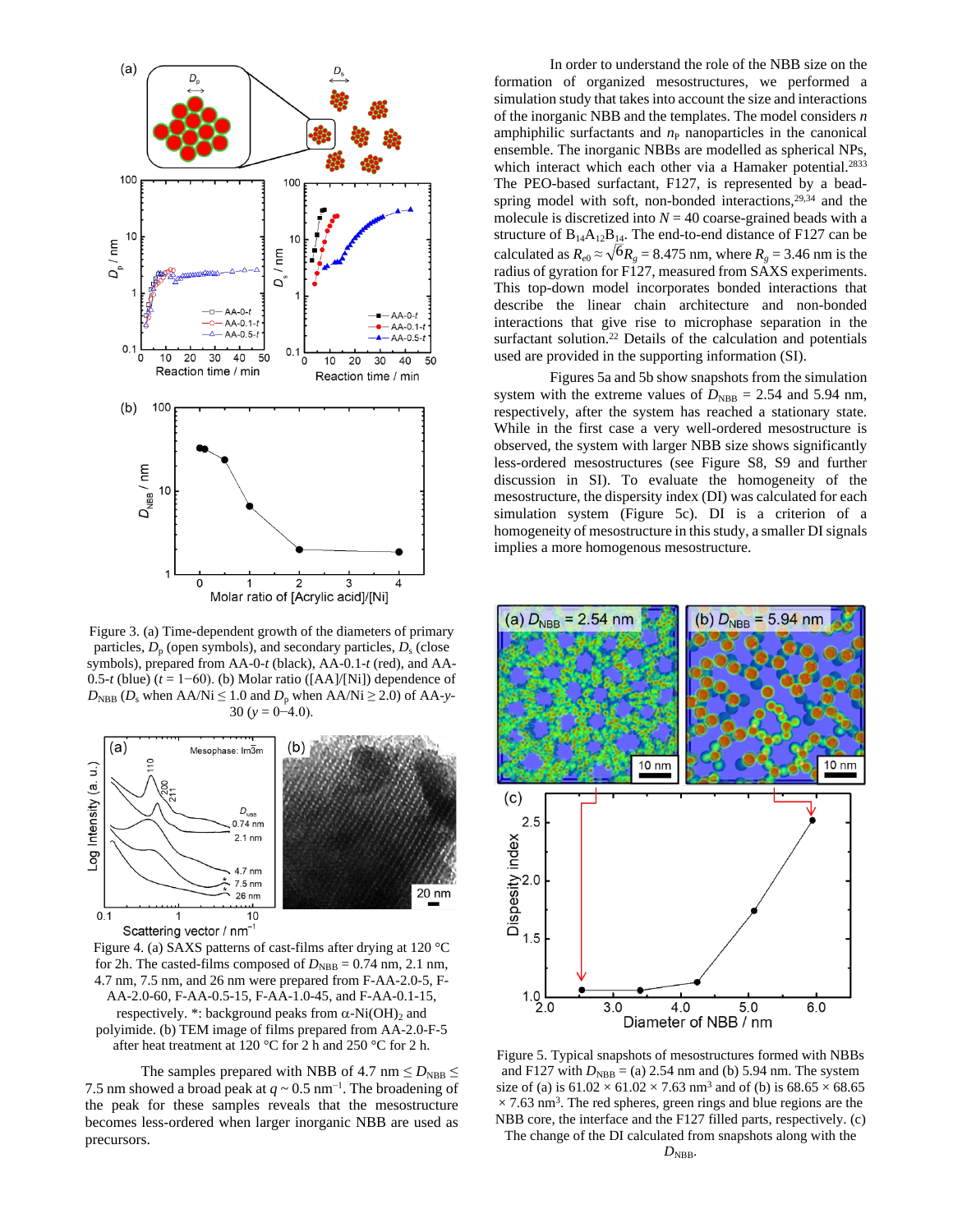While a relatively constant value of DI is observed for low NBB diameters, which is indicative of a well-defined mesostructure, a rapid increase of DI, indicating the lessordered mesostructures, is observed once  $D_{\text{NBB}}$  is larger than 4.24 nm, which is around  $0.25R_{e0}$ . This critical value is consistent with the empirical estimation from experiments<sup>11</sup> and recent simulations<sup>35</sup> that the size of NBBs should be four times smaller than that of the micelles (the pore diameter is around  $1.0R_{e0}$  in our simulation) to fit the curvature of the interface. Larger NBBs ( $D_{\text{NBB}} > 0.25 R_{e0}$ ) tend to strongly aggregate into large clusters that cannot well co-assemble with the surfactants, forming less-ordered mesostructures. Hillhouse et al. reported that silica mesostructures with decreasing curvature were formed with increasing aging time of the precursor solutions. This was attributed to an increase in the gyration radius of precursor silica polymer species along aging, that eventually led to unstable (less-ordered) structures for high condensation. $20,21$ This trend is in good agreement with our present study. Even if the condensation kinetics of silica and transition metals, is substantially different (in this case, controlled condensation leads to NBB of stable size), our model permits to rationalize the importance of the inorganic NBB size and interactions with the template in the formation kinetics of the mesostructures.

The appearance of the threshold value of  $D_{\text{NBB}}$ , above which DI drastically increases, mainly originates from the size (mis)match of NBBs and the surfactant morphology, and the contribution of the non-linear Hamaker potential (a stronger attractive interaction between larger inorganic NBBs), as well as the depletion interaction.<sup>22</sup> The increase of  $D_{\text{NBB}}$  results in a rapid aggregation of NBBs, which collapses the ordered structure formed by the amphiphilic surfactants. This model is in excellent agreement with the observed experimental trends and illustrates not only the key role of  $D_{\text{NBB}}$  in flexible adaptation of NBBs to the micelle structure, but also, more importantly, the critical role of  $D_{\text{NBB}}$  in colloidal and depletion forces which put self-assembly process into the action. It is also worthy to emphasize that the designed coarse-grained simulations are not limited to the comparison with the lowvalence metal hydroxides in current work, but also to mesoporous structures formed by other crystalline nanoparticles, such as titania<sup>36</sup>, manganese oxide and ferrite nanocrystals,<sup>37</sup> which requires careful parameter mapping (see details in SI).

# **The effect of surface nature of NBB on the formation of mesoporous structures**

As well as the value of  $D_{\text{NBB}}$ , the surface nature of NBBs influencing on the aggregative tendency upon drying in the EISA process is another important parameter. In a previous work on mesoporous titania, simulations permitted to explain the deleterious role of aggregation between the NBBs on the order of the mesoporous structures. Namely, strong NBB-NBB attraction results in aggregation, which in turn leads to a merging of the mesopores, thus leading to poorly defined mesostructures.<sup>22</sup> In order to test the generality of this hypothesis, samples with higher aggregation tendency than the previously presented AA-*y*-*t* were employed to investigate this point. When acetic acid was used (AcOH-2.0-*t*) instead of acrylic acid, the aggregation tendency was higher than that in the acrylic acid system (AA-2.0-*t*) (Figure S10). Residual Ni2+ ions,  $D_p$ , and zeta potentials of particles were comparable between both systems at a given reaction time (Table 1). However, the AcOH-containing colloids present a higher degree of aggregation, that results formation of a larger aggregate. This difference in the aggregation behavior suggests

a different interparticle interaction, originated from different depletion force and/or steric effect derived from both surface modifiers. This points out that attention has to be paid to the intimate structure and interactions in the NBB (i.e., using AA and AcOH as reaction controllers).

Figure 6 shows the SAXS patterns of films prepared from F-AcOH-2.0-*t* solutions. The resultant mesostructures were assigned to the same cubic mesostructures (space group; *Im* $-3m$ ) as F-AA-*y*-*t* systems. However, the threshold of  $D_{\text{NBB}}$ = 1.3 nm for the formation of ordered mesostructures is significantly smaller compared with the F-AA-*y*-*t* systems  $(D_{\text{NBB}} < 7.5 \text{ nm})$ . It is interesting to remark that albeit the AcOH-derived NBB are small and in principle should lead to a high level of organization, they tend to aggregate (as discussed above), which results in an increase of the effective size of the building blocks and subsequently changes the effective interactions with the template.  $D<sub>S</sub>$  of the F-AcOH-2.0 systems begins to increase significantly after 20 minutes aging with respect to the equivalent AA-derived samples. In the case of F-AcOH-2.0-60, for example,  $D_S = 7.9$ nm, which is in fact practically twice the critical NBB size found in the theoretical model for obtaining ordered mesostructures. This demonstrates that the aggregation tendency is an essential parameter to synthesize highly organized mesostructures, which should be taken care of, as well as controlling the  $D_{\text{NBB}}$  below a certain critical size.

**Table 1. The comparison of AA-2.0-t and AcOH-2.0-t systems.**

| ID                    | Residual $Ni2+$<br>(% ) | $D_{\rm p}$<br>$/ \text{nm}$ | $D_{s}$<br>$/ \text{nm}$ | Zeta potential<br>/mV<br>(pH) |
|-----------------------|-------------------------|------------------------------|--------------------------|-------------------------------|
| $AA-$                 | 33.0                    | 0.74                         | N/A                      | 29.6                          |
| $2.0 - 5$             |                         |                              |                          | (8.0)                         |
| $AA-$                 | 4.4                     | 2.1                          | N/A                      | 32.2                          |
| $2.0 - 60$            |                         |                              |                          | (8.2)                         |
| $AcOH-$<br>$2.0 - 5$  | 33.7                    | 0.99                         | N/A                      | 28.6                          |
|                       |                         |                              |                          | (6.2)                         |
| $AcOH-$<br>$2.0 - 60$ | 3.9                     | 2.0                          | 7.9                      | 32.9                          |
|                       |                         |                              |                          | (8.3)                         |



Figure 6. SAXS patterns of casted-films after drying at 120 °C for 2h. The casted-films composed of  $D_{\text{NBB}} = 0.99$  nm, 1.3 nm, 4.3 nm, and 7.9 nm were prepared from F-AcOH-2.0-5, F-AcOH-2.0- 10, F-AcOH-2.0-30, and F-AcOH-2.0-60, respectively.  $D_{NBB}$  of 4.3 nm and 7.9 nm are  $D_s$  and their  $D_p$  are 1.7 nm and 2.0 nm, respectively.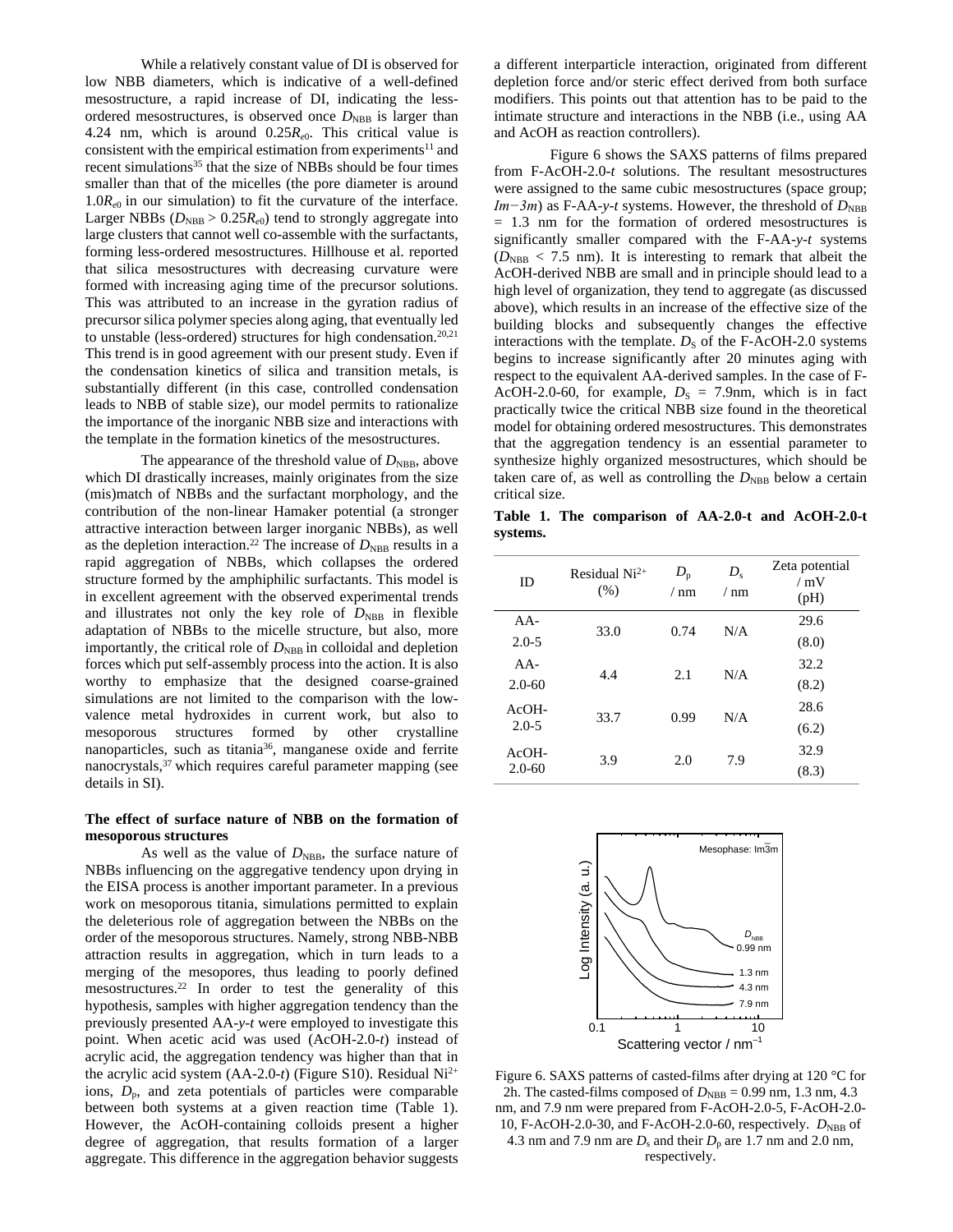#### **Extending the ANBB Approach to Other Transition Metal Hydroxides.**

The ANBB approach presented above was extended to hydroxide NBBs for a series of divalent elements (Mn, Fe, Co, and Cu), based on the insights obtained in the  $\alpha$ -Ni(OH)<sub>2</sub> NBB system. Since these divalent elements form metal hydroxides following dissimilar crystallization kinetics, acrylic acid used in the above discussion is only applicable to Ni, Co, and Fe systems. We found that the choice of carboxylic acids with different coordination strengths allows us to further optimize the crystallization kinetics and thereby extend ANBB approach to these systems. Relatively large crystals tend to form when glutaric acid or acrylic acid are used and prevents the formation of ordered mesostructures. Whereas, crystallite sizes can be small enough as NBBs  $(< 2$  nm) when citric acid was employed, allowing to form ordered mesostructures (Figure S11 and Table S1). As a result, the use of citric acid with the highest coordination strength among the three carboxylic acids allows to proceed ANBB even for Cu and Mn systems. The strong complexation ability of citrate with several kinds of divalent metal ions in this study is good agreement with reported study toward templated mesoporous oxide and carbonate materials.<sup>38</sup> Mesoporous structure can be obtained after subsequent heat-treatment at 250 °C (Figure 7). According to the literature,<sup>39</sup> metal hydroxo clusters can be formed through M-OH-M bond formation upon leaving of the aqua-ligand. Therefore, the rate of the formation of NBBs strongly depends on a lability of the ligand. A polyprotic carboxylic acid with stronger coordination characteristic can be used for a divalent metal element with more labile aqua-ligand. Through this route, a general and versatile synthesis of the metal hydroxo NBB and their assembly into mesostructured films can be achieved by simply optimizing the kinetics of crystal growth and aggregation. High ordering is allowed by the appropriate choice and combination of the metal ion and an adequate carboxylic acid.

In addition, layered hydroxide precursors present a second advantage: a variety of anions can be included in the interlayer. These chemical species can be used as ion sources for obtaining novel structures. Although we did not explore indepth this feature in this work, our previous report demonstrated that substituted mesoporous  $Ni(OH)$ <sub>2</sub> hydroxides can be converted to oxide, sulfide, carbide, and carbon-composite by heat-treatment. These phases preserved well-defined mesostructure, due to the pseudomorphic transformation between the hydroxide and the final phase at moderate temperatures.<sup>19</sup> A further study on the thermal behavior of the mesoporous metal hydroxides containing a series of divalent elements (Mn, Fe, Co, and Cu) is ongoing, and will also open up another class of chemical versatility in anionic species and/or valence state.



Figure 7. SAXS patterns of cast-film of Co-Cit-0.67-0.5 after drying at 120 °C for 2h. (b) Cross sectional SEM images of Co-Cit-0.67-0.5 after heat treatment at 120  $^{\circ}$ C for 2 h and 250  $^{\circ}$ C for 2 h. \*: background peaks from  $\alpha$ -Co(OH)<sub>2</sub> and/or polyimide

#### **Conclusion**

In this work, we report the controlled synthesis of colloidal  $\alpha$ -Ni(OH)<sub>2</sub> NBBs with a variety of diameters in the nanometer scale -from oligomer to over 20 nm via a homogeneous epoxide-mediated alkalinization process. Highly ordered mesostructures were obtained when the  $\alpha$ -Ni(OH)<sub>2</sub> NBBs with a size less than a critical value were employed in combination with F127 templates. A computational model in conjunction with simulations showed an excellent agreement with experimental results and predictive power, which is useful for the actual design of the synthetic pathway. This analysis reveals that the  $D_{\text{NBB}}$  is a critical parameter to obtain the ordered mesoporous structures. It was also found that the surface nature (aggregation tendency of NBBs) significantly affects the thresholds of  $D_{NBB}$  toward ordered mesostructures; the NBBs with lower aggregation tendency showed a wider  $D_{NBR}$  range for ordered mesostructure formation. To prepare NBBs and mesostructured films for a variety of chemical compositions, an appropriate combination of a metal and a carboxylic acid in each system is mandatory for the inhibition of crystal growth and retarding aggregation. The approach demonstrated here is a promising general route to access versatile functional mesoporous and mesostructured materials, in particular those based on low-valence transition metal oxides. In addition, as this method is based on EISA, a flexible processing can lead towards thin films, xerogels or aerosols.

We anticipate that this pathway that employs predefined, controlled and stable inorganic NBBs will permit to circumvent the chemical complexities of solution processing. In addition, the feedback between experiments and theory permits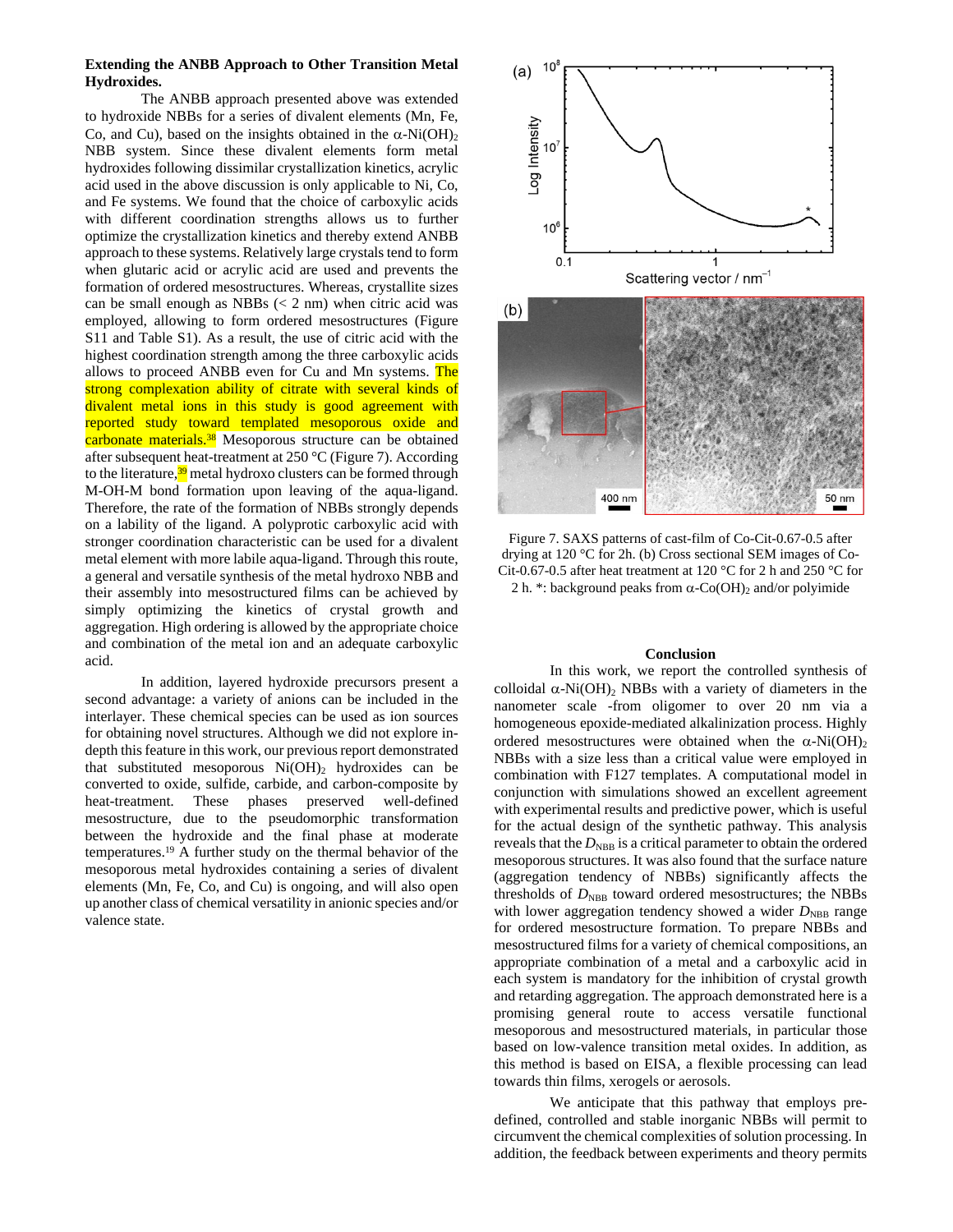to consider a "chemistry of objects", in which the co-selfassembly of pre-programmed soft and colloidal objects can be envisioned. Following a simple set of rules, based on controlling the size of different NBB, their interactions and aggregation behavior, complex architectures can be created by simple combination of building blocks "from the shelf".

# **ASSOCIATED CONTENT**

**Supporting Information**. FT-IR spectra, UV-Vis-NIR spectra, PXRD patterns, SAXS patterns, simulated snapshots,  $N_2$ sorption/desorption, TEM image. This material is available free of charge via the Internet at http://pubs.acs.org.

# **AUTHOR INFORMATION**

#### **Corresponding Author**

\* E-mail (Y. Tokudome): tokudome@photomater.com

\* E-mail (G. J. A. A. Soler-Illia): gsoler-illia@unsam.edu.ar

\* E-mail (Q. Tang) qiyun.tang@theorie.physik.uni-goettingen.de

Present address of NT: Department of Chemical Science and Technology, Faculty of Bioscience and Applied Chemistry, Hosei University, Koganei, Tokyo 184-8584, Japan

# **ACKNOWLEDGMENT**

Strategic Young Researcher Overseas Visits Program for Accelerating Brain Circulation from JSPS is gratefully acknowledged. The present work is partially supported by JSPS KAKENHI, JSPS bilateral program, LNLS proposal SAXS1 18927, ANPCyT (PICT 2014-3687 and 2015-3526), UBACyT (20020130100610BA), The Sumitomo Foundation, Izumi Science and Technology Foundation and Deutsche Forschungsgemeinschaft under grant Mu1674/15-1. The simulations have been performed at the GWDG Göttingen, the HLRN Hannover/Berlin, and the von-Neumann Institute for Computing, Jülich, Germany.

#### **REFERENCES**

(1) Guo, J.; Tardy, B.; Christofferson, A.; Dai, Y.; Richardson, J.; Zhu, W.; Hu, M.; Ju, Y.; Cui, J.; Dagastine, R.; Yarovsky, I.; Caruso, F. Modular Assembly of Superstructures from Polyphenol-Functionalized Building Blocks. *Nat. Nanotechnol.* **2016**, *11*, 1105– 1111.

(2) Armao, J.; Nyrkova, I.; Fuks, G.; Osypenko, A.; Maaloum, M.; Moulin, E.; Arenal, R.; Gavat, O.; Semenov, A.; Giuseppone, N. Anisotropic Self-Assembly of Supramolecular Polymers and Plasmonic Nanoparticles at the Liquid-Liquid Interface. *J. Am. Chem. Soc.* **2017**, *139*, 2345-2350.

(3) Wang, Y.; Price, A.; Caruso, F. Nanoporous Colloids: Building Blocks for a New Generation of Structured Materials. *J. Mater. Chem.* **2009**, *19*, 6451–6464.

(4) Ding, H.; Liu, C.; Gu, H.; Zhao, Y.; Wang, B.; Gu, Z. Responsive Colloidal Crystal for Spectrometer Grating. *ACS Photonics* **2014**, *1*, 121–126.

(5) Tokudome, Y.; Nakanishi, K.; Kanamori, K.; Fujita, K.; Akamatsu, H.; Hanada, T. Structural Characterization of Hierarchically Porous Alumina Aerogel and Xerogel Monoliths. *J. Colloid Interface Sci.* **2009**, *338*, 506–513.

(6) Yamada, Y.; Tsung, C.-K.; Huang, W.; Huo, Z.; Habas, S.; Soejima, T.; Aliaga, C.; Somorjai, G.; Yang, P. Nanocrystal Bilayer for Tandem Catalysis. *Nat. Chem.* **2011**, *3*, 372–376.

(7) Wang, Y.; Jenkins, I.; McGinley, J.; Sinno, T.; Crocker, J. Colloidal Crystals with Diamond Symmetry at Optical Lengthscales. *Nat. Commun.* **2017**, *8*, 14173.

(8) Xiao, X.; Yu, H.; Jin, H.; Wu, M.; Fang, Y.; Sun, J.; Hu, Z.; Li, T.; Wu, J.; Huang, L.; Gogotsi, Y.; Zhou, J. Salt-Templated Synthesis of 2D Metallic MoN and Other Nitrides. *ACS Nano* **2017**, *11*, 2180- 2186.

(9) Li, B. W.; Osada, M.; Ozawa, T. C.; Ebina, Y.; Akatsuka, K.; Ma, R.; Funakubo, H.; Sasaki, T., Engineered Interfaces of Artificial Perovskite Oxide Superlattices via Nanosheet Deposition Process. *ACS Nano* **2010**, *4*, 6673–6680.

(10) Wang, L.; Wang, D.; Dong, X. Y.; Zhang, Z. J.; Pei, X. F.; Chen, X. J.; Chena , B.; Jin, J. Layered assembly of graphene oxide and Co–Al layered double hydroxide nanosheets as electrode materials for supercapacitors. *Chem. Commun.* **2011**, *47*, 3556–3558.

(11) Sanchez, C.; Boissière, C.; Grosso, D.; Laberty, C.; Nicole, L. Design, Synthesis, and Properties of Inorganic and Hybrid Thin Films Having Periodically Organized Nanoporosity. *Chem. Mater.* **2008**, *20*, 682–737.

(12) Wong, M.; Jeng, E.; Ying, J. Supramolecular Templating of Thermally Stable Crystalline Mesoporous Metal Oxides Using Nanoparticulate Precursors. *Nano Lett.* **2001**, *1*, 637–642.

(13) Hwang, Y.; Lee, K.-C.; Kwon, Y.-U. Nanoparticle Routes to Mesoporous Titania Thin Films. *Chem. Commun.* **2001**, 738–1739.

(14) Chane-Ching, J.; Cobo, F.; Aubert, D.; Harvey, H.; Airiau, M.; Corma, A. A General Method for the Synthesis of Nanostructured Large-Surface-Area Materials through the Self-Assembly of Functionalized Nanoparticles. *Chem. - Eur. J.* **2005**, *11*, 979–987.

(15) Fan, K.; Chen, H.; Ji, Y.; Huang, H.; Claesson, P.; Daniel, Q.; Philippe, B.; Rensmo, H.; Li, F.; Luo, Y.; Sun, L. Nickel-Vanadium Monolayer Double Hydroxide for Efficient Electrochemical Water Oxidation. *Nat. Commun.* **2016**, 7, 11981.

(16) Nguyen, T.; Boudard, M.; Carmezim, J.; Montemor, F.  $Ni<sub>x</sub>Co<sub>1</sub>$ .  $x_0(\text{OH})_2$  Nanosheets on Carbon Nanofoam Paper as High Areal Capacity Electrodes for Hybrid Supercapacitors. *Energy* **2017**, *126*, 208–216.

(17) Lee, A. F.; Bennett, J. A.; Manayil, J. C.; Wilson, K. Heterogeneous catalysis for sustainable biodiesel production via esterification and transesterification. *Chem. Soc. Rev.* **2014**, *43*, 7887– 7916.

(18) Yu, X.-Y.; Luo, T.; Jia, Y.; Xu, R.-X.; Gao, C.; Zhang, Y.-X.; Liu, J.-H.; Huang, X.-J. Three-Dimensional Hierarchical Flower-like Mg–Al-Layered Double Hydroxides: Highly Efficient Adsorbents for As(v) and Cr(vi) Removal. *Nanoscale* **2012**, *4*, 3466–3474.

(19) Tarutani, N.; Tokudome, Y.; Jobbágy, M.; Viva, F.; Soler-Illia, G.; Takahashi, M. Single-Nanometer-Sized Low-Valence Metal Hydroxide Crystals: Synthesis via Epoxide-Mediated Alkalinization and Assembly toward Functional Mesoporous Materials. *Chem. Mater.* **2016**, *28*, 5606–5610.

(20) Bollmann, L.; Urade, V. N.; Hillhouse, H. W. Controlling Interfacial Curvature in Nanoporous Silica Films Formed by Evaporation-Induced Self-Assembly from Nonionic Surfactants. I. Evolution of Nanoscale Structures in Coating Solutions. *Langmuir*, **2007**, *23*, 4257–4267.

(21) Urade, V. N.; Bollmann, L.; Kowalski, J. D.; Tate, M. P.; Hillhouse, H. W. Controlling Interfacial Curvature in Nanoporous Silica Films Formed by Evaporation-Induced Self-Assembly from Nonionic Surfactants. II. Effect of Processing Parameters on Film Structure. *Langmuir*, **2007**, *23*, 4268–4278.

(22) Tang, Q.; Angelomé, P. C.; Soler-Illia, G. J. A. A.; Müller, M. Formation of Ordered Mesostructured TiO<sub>2</sub> Thin Films: A Soft Coarse-Grained Simulation Study. *Phys. Chem. Chem. Phys.* **2017**, *19*, 28249– 28262.

(23) Gash, A.; Tillotson, T.; Satcher, J.; Poco, J.; Hrubesh, L.; Simpson, R. Use of Epoxides in the Sol−Gel Synthesis of Porous Iron(III) Oxide Monoliths from Fe(III) Salts. *Chem. Mater.* **2001**, *13*, 999–1007.

(24) Tokudome, Y.; Tarutani, N.; Nakanishi, K.; Takahashi, M. Layered Double Hydroxide (LDH)-Based Monolith with Interconnected Hierarchical Channels: Enhanced Sorption Affinity for Anionic Species. *J. Mater. Chem. A* **2013**, *1*, 7702–7708.

(25) Jobbágy, M.; Soler-illia, G. J. A. A.; Regazzoni, A. E.; Blesa, M. A. Synthesis of Copper(II)-Containing Nickel(II) Hydroxide Particles as Precursors of Copper(II)-Substituted Nickel(II) Oxides. *Chem. Mater.* **1998**, *10*, 1632–1637.

(26) Soler-Illia, G. J. A. A.; Jobbágy, M.; Regazzoni, A. E.; Blesa, M. A. Synthesis of Nickel Hydroxide by Homogeneous Alkalinization. Precipitation Mechanism. *Chem. Mater.* **1999**, *11*, 3140–3146.

(27) Manceau, A.; Calas, G; Decarreau, A. Nickel-Bearing Clay Minerals: I. Optical Spectroscopic Study of Nickel Crystal Chemistry. *Clay Miner.* **1985**, *20*, 367–387.

(28) Poul, L.; Jouini, N.; Fiévet, F. Layered Hydroxide Metal Acetates (Metal = Zinc, Cobalt, and Nickel): Elaboration via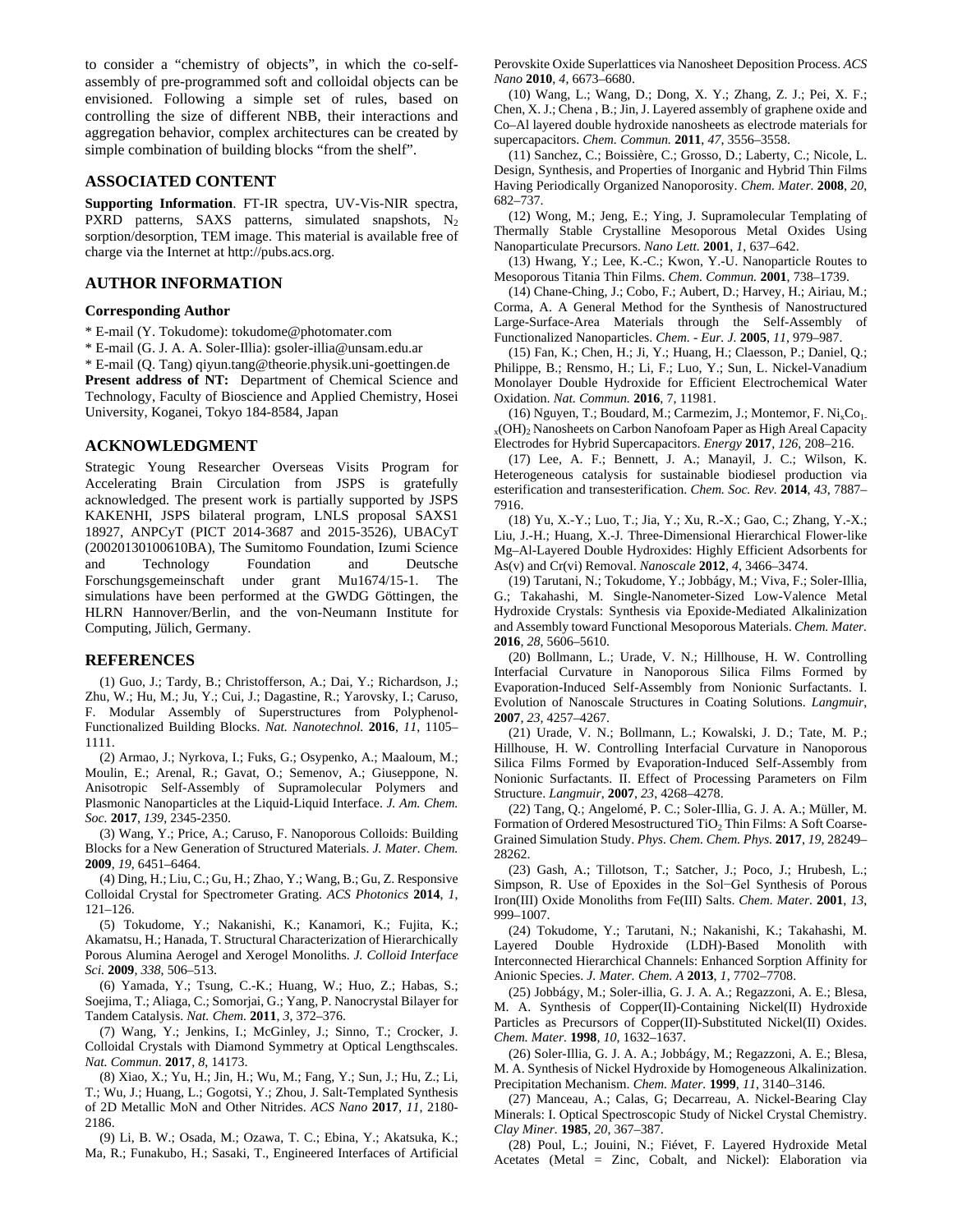Hydrolysis in Polyol Medium and Comparative Study. *Chem. Mater.* **2000**, *12*, 3123-3132.

(29) Deacon, G.B.; Phillips R.J. Relationships Between the Carbon-Oxygen Stretching Frequencies of Carboxylato Complexes and the Type of Carboxylate Coordination. *Coord. Chem. Rev.* **1980**, *33*, 227- 250.

(30) Soler-Illia, G. J. A. A.; Crepaldi, E. L.; Grosso, D.; Durand, D.; Sanchez, C. Structural Control in Self-Standing Mesostructured Silica Oriented Membranes and Xerogels. *Chem. Commun.*, **2002**, *0*, 2298– 2299.

(31) Crepaldi, E. L.; Soler-Illia, G. J. A. A.; Grosso, D.; Cagnol, F.; Ribot, F.; Sanchez, C. Controlled Formation of Highly Organized Mesoporous Titania Thin Films:  From Mesostructured Hybrids to Mesoporous Nanoanatase TiO2. *J. Am. Chem. Soc.*, **2003**, *125*, 9770– 9786.

(32) Lowell, S.; Shields, J. E.; Thomas, M. A.; Thommes, M. *Characterization of Porous Solids and Powders: Surface Area, Pore Size and Density*; Springer Science & Business Media: Berlin, Heidelberg, 2012; Chapter 4.

(33) Hamaker, H.C. The London—van der Waals Attraction Between Spherical Particles. *Physica* **1937**, *4*, 1058–1072.

(34) Müller, M. Studying Amphiphilic Self-assembly with Soft Coarse-Grained Models. *J. Stat. Phys.* **2011**, *145*, 967–1016.

(35) Xu, J.; Han, Y.; Cui, J.; Jiang, W. Size Selective Incorporation of Gold Nanoparticles in Diblock Copolymer Vesicle Wall. *Langmuir*, **2013**, *29*, 10383–10392.

(36) Szeifert, J. M.; Feckl, J. M.; Fattakhova-Rohlfing, D.; Liu, Y.; Kalousek, V.; Rathousky, J.; Bein, T. Ultrasmall Titania Nanocrystals and Their Direct Assembly into Mesoporous Structures Showing Fast Lithium Insertion. *J. Am. Chem. Soc.*, **2010**, *132*, 12605–12611.

(37) Rauda, I. E.; Buonsanti, R.; Saldarriaga-Lopez, L. C.; Benjauthrit, K.; Schelhas, L. T.; Stefik, M.; Augustyn, V.; Ko, J.; Dunn, B.; Wiesner, U.; Milliron, D. J.; Tolbert, S. H. General Method for the Synthesis of Hierarchical Nanocrystal-Based Mesoporous Materials. *ACS Nano* **2012**, *6*, 6386–6399.

(38) Eckhardt, B.; Ortel, E.; Bernsmeier, D.; Polte, J.; Strasser, P.; Vainio, U.; Emmerling, F.; Kraehnert, R. Micelle-Templated Oxides and Carbonates of Zinc, Cobalt, and Aluminum and a Generalized Strategy for Their Synthesis. *Chem. Mater.* **2013**, *25*, 2749–2758.

(39) Livage, J.; Henry, M.; Sanchez, C. Sol-Gel Chemistry of Transition Metal Oxides. *Progress in Solid State Chemistry* **1988**, *18*, 259–341.